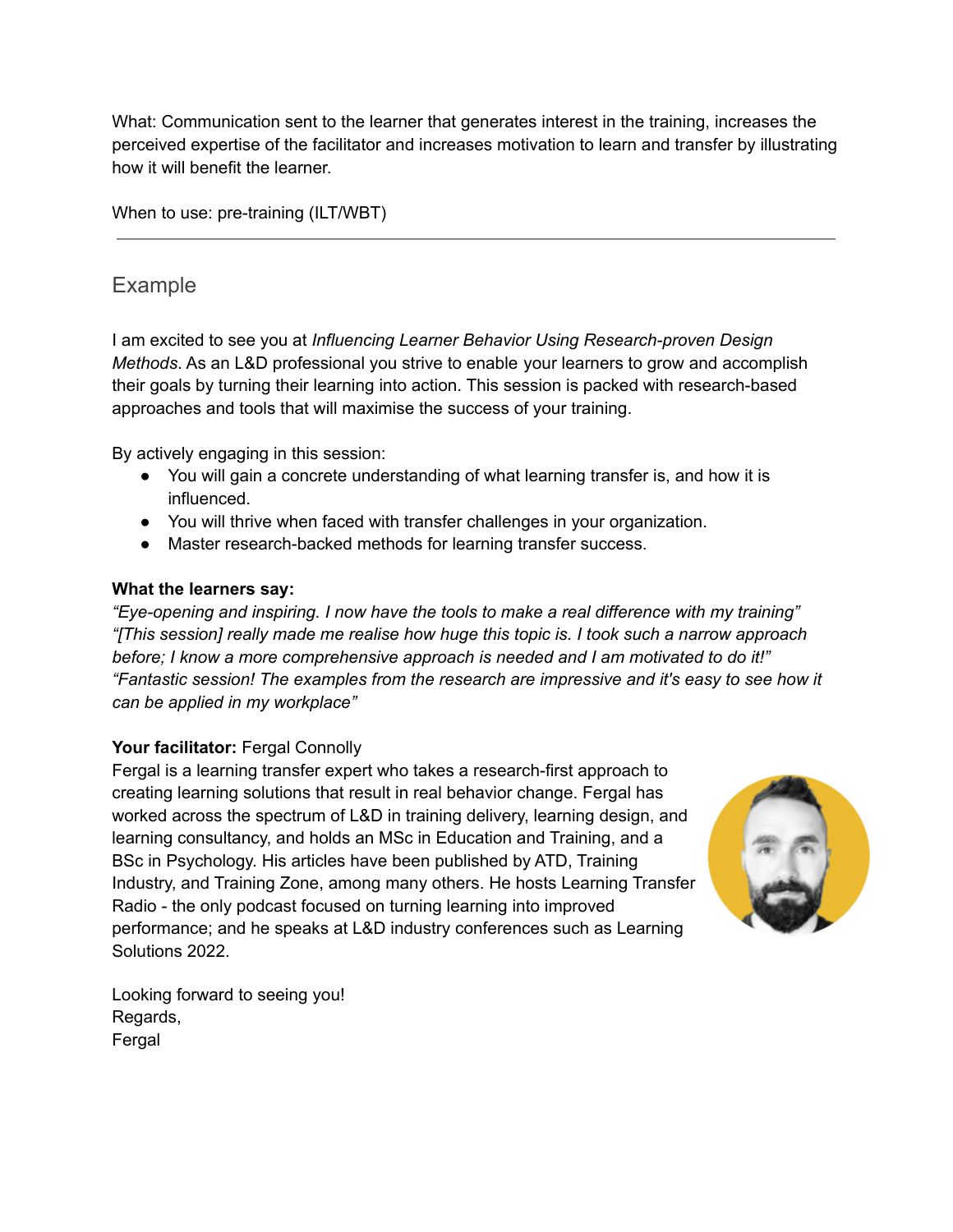Learner Priming Template:

**Notes for use:** remove the green highlighted text and edit the yellow highlighted text to suit your needs. Try to use priming words when possible. Priming words are in **orange highlighted** text.

General welcome message: I am excited to see you at *Influencing Learner Behavior Using Research-proven Design Methods*. Link training to goals of learners / why they were chosen: As an L&D professional you strive to enable your learners to grow and accomplish their goals by turning their learning into action. How this session will help learners achieve their goals: This session is packed with research-based approaches and tools that will maximise the success of your training.

Detail how learners will use what they learn to be more effective: By actively engaging in this session:

- You will gain a concrete understanding of what learning transfer is, and how you can influence it.
- You will thrive when faced with transfer challenges in your organization.
- You will demonstrate mastery of research-backed methods for learning transfer success.

### Positive impressions of peers: What the learners say:

*"Eye-opening and inspiring. I have the tools now to make a real difference with my training" "[This session] really made me realise how huge this topic is. I took such a narrow approach before; I know a more comprehensive approach is needed and I am motivated to do it!" "Fantastic session! The examples from the research are impressive and its easy to see how it can be applied in my workplace"*

### Positive facilitator introduction: Your facilitator:

This session will be led by Fergal Connolly. Fergal is a learning transfer expert who takes a research-first approach to creating learning solutions that result in real behavior change. Fergal has worked across the spectrum of L&D in training delivery, learning design, and learning consultancy, and holds an MSc in Education and Training, and a BSc in Psychology. His articles have been published by ATD, Training Industry, and Training Zone, among many others. He hosts Learning Transfer Radio - the only podcast focused on turning learning into improved performance; and he speaks at L&D industry conferences such as Learning Solutions 2022.

Priming words:

- 1. Prevail
- 2. Accomplish
- 3. Compete